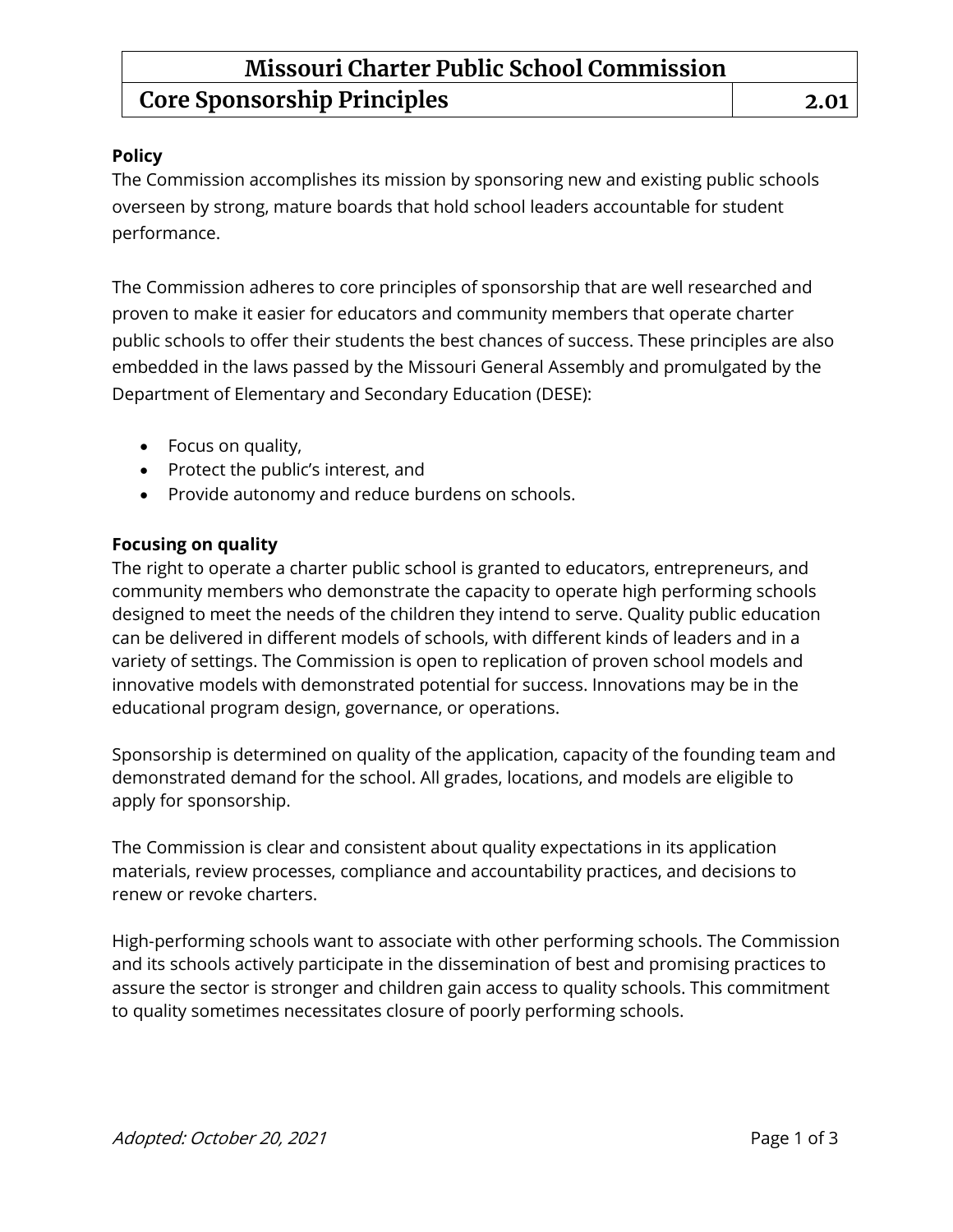## **Missouri Charter Public School Commission Core Sponsorship Principles 2.01**

### **Protecting the public's interest**

The Commission is a public entity and the schools the Commission sponsors are public. The public is the Commission's customer and is present in our work. Commission sponsored charter public schools must:

- Produce evidence that they are meeting their obligations and are accountable for the promises they made to students, the community, and taxpayers.
- Demonstrate that they are free and open to all children. Children in charter public schools are expected to meet the outcomes the school promises, regardless of their socioeconomic status. Charter public school boards are public boards and must conduct their business in the open, and demonstrate they are, and continue to be, reliable stewards of public funds.

The Commission works on behalf of the public. We hold the schools we sponsor to the commitments they make to the children and families within their charter application and performance contracts. We operate in the open so that others can see what we do, inform our practice and replicate what works. We eagerly seek the public's input and encourage their involvement in the charter public school sector.

All of our business is conducted in accordance with Missouri Sunshine Laws. The Commission's meetings are publicized and materials made available to all, within the limits of the law.

The Commission's review and decisions are made in public. Applications are accepted throughout the year and deadlines are for the benefit of the school. The public hearing demonstrates a commitment to stakeholder voices and assures the best match of the school to a community.

#### **Providing autonomy**

The Commission vets school applicants for academic quality and assesses their capacity for sound fiscal stewardship and organizational effectiveness and efficiency. During the review process and while overseeing its schools, the Commission respects and works to preserve autonomy crucial to school success.

The Commission respects and supports the independence of each school's governing board from the Commission, allowing those governing boards to determine how to best operate their schools in order to meet their missions while complying with all applicable laws and regulations.